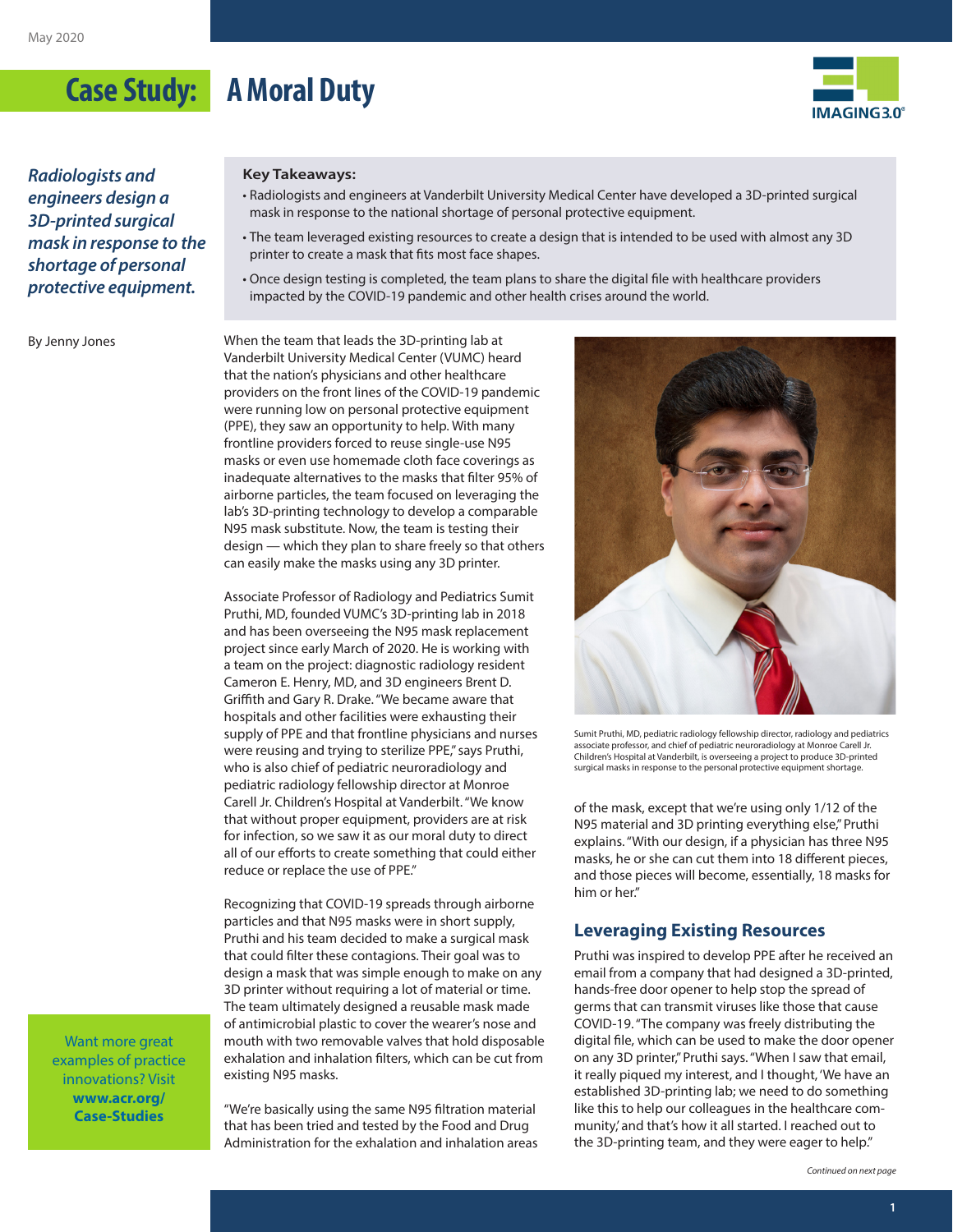



*Continued from previous page*

**Case Study: A Moral Duty**



The reusable mask is made of antimicrobial plastic to cover the wearer's nose and mouth — with two removable valves that hold disposable exhalation and inhalation filters, which can be cut from existing N95 masks.

When Henry learned about Pruthi's plans to develop PPE, he suggested that the team leverage existing materials to make surgical masks. "Given that this is a respiratory illness, I started with the masks because it seems that prevention of the spread of the disease is what's most important right now. My main goal was to make something that would protect people as both a fluid barrier and a filtration unit," Henry explains. "That said, we weren't looking to reinvent the wheel in terms of making a mask from new material. Our goal was to conserve material so that one N95 mask that one would traditionally wear would provide six masks' worth of materials if allocated correctly and cut appropriately to serve as filters in our 3D-printing mask."

Along those same lines, Henry and the team didn't want to spend a lot of time creating a new design from scratch. Instead, they searched a crowd-sharing 3D design website for mask concepts that others had already developed. "We saw several models, and some of the designs were really good structurally, but a lot of them had problems with fit," Henry explains. "They didn't work across a variety of faces — be it thin faces or cherub faces. So, we decided to take a model that we thought had a solid foundation and customize it."

#### **Developing a Prototype**

Part of the customization effort involved considering appropriate materials from which to print the masks. They ultimately settled on an antimicrobial plastic called Plactive AN1, which is widely available, relatively inexpensive, and easily manipulated to create a safe and effective fluid barrier. "We wanted to be sure that if we sent our printer file to someone, they would be able

to get the material and print the masks with a low-cost printer," Pruthi explains. "The other thing we considered was the time that it takes to print the masks. In some cases, 3D printing can be time-consuming, especially for complex designs. We wanted a model that is relatively quick to print on pretty much any 3D printer."

The team then concentrated on achieving a universal fit. They used a digital application to scan several face models to create a mask that would fit most face



Diagnostic radiology resident Cameron E. Henry, MD, came up with the idea to make surgical masks, recognizing that COVID-19 is a respiratory illness and appropriate masks are critical for protecting frontline healthcare providers.

ACR 1891 Preston White Drive Reston, VA 20191 703-648-8900 [www.acr.org/Imaging3](http://www.acr.org/Imaging3)

©Copyright 2020 American College of Radiology